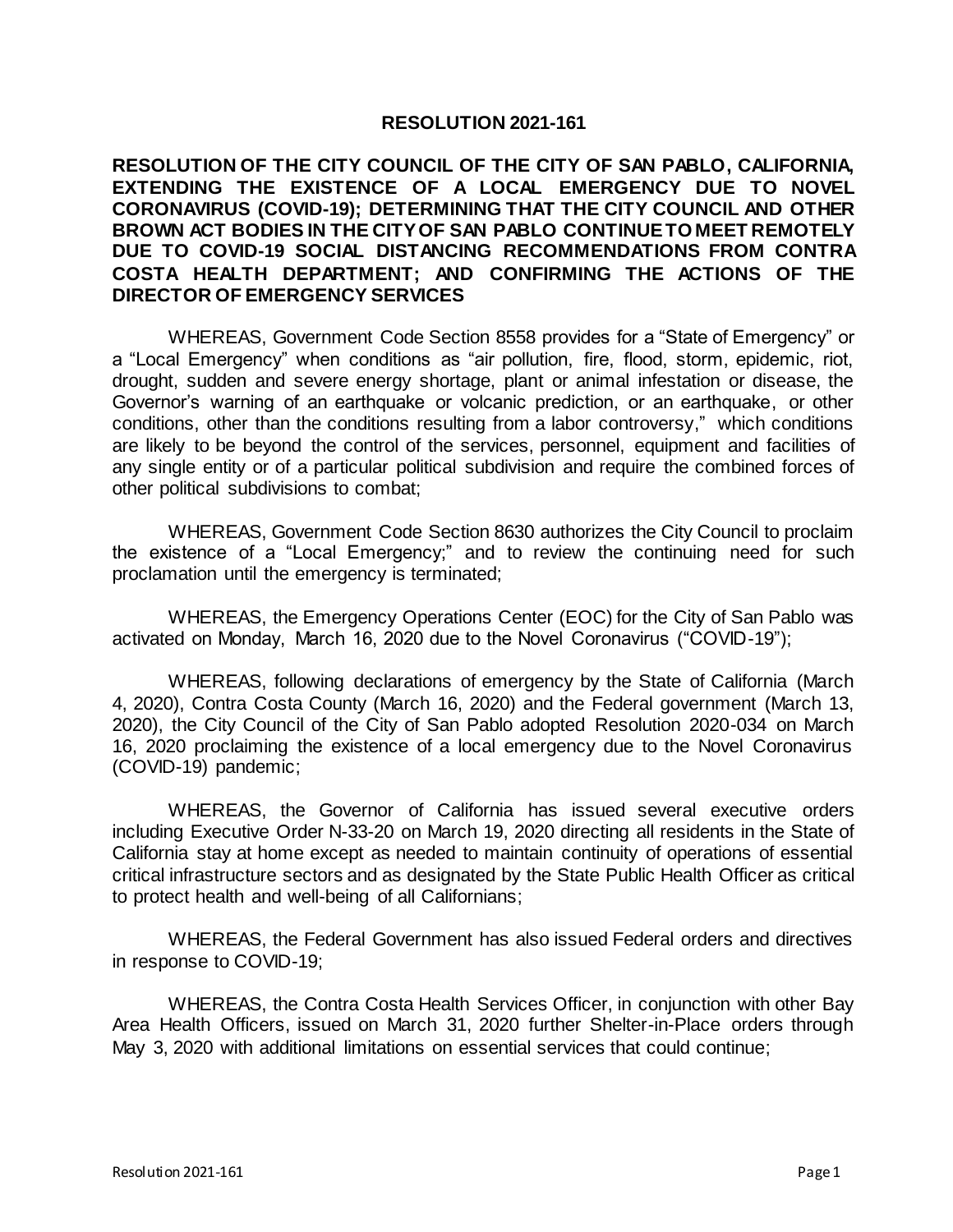WHEREAS, on April 29, 2020, pursuant to Contra Costa Health Department Order No. HO-COVID19-09, the shelter-in-place order was continued until May 31, 2020;

WHEREAS, these governmental actions were taken to "flatten the curve" of the infection rate to avoid overwhelming limited medical resources, especially given the particular challenge with of a high infection rate for asymptomatic individuals; thus, creating "superspreader" events when people are in close proximity;

WHEREAS, on May 18, 2020, pursuant to Contra Costa Health Department Order No. HO-COVID19-14, the shelter-in-place order was continued although allowing some businesses to reopen under certain conditions;

WHEREAS, the Bay Area shelter-in-place order was then extended through May 31, 2020 with the current Contra Costa County Health Department Order dated June 5, 2020 extending the shelter-in-place orders, but with increasing allowance for certain businesses and other activities to occur following certain conditions, recognizing the goals of the Governor's announcement on May 4, 2020 of a "Roadmap for Recovery";

WHEREAS, on July 5, 2020, Contra Costa Health Services Officer issued Order HO-COVID19-22 generally requiring members of the public and workers to wear face coverings when less than 6 feet away from any person who is not a member of the individual's household and when inside or on the grounds of any business;

WHEREAS, on July 11, 2020, the Contra Costa Health Services Officer issued HO-COVID19-24 increasing restrictions on high risk activities and businesses due to increasing community transmissions of COVID-19, hospitalizations, illness and positivity rate;

WHEREAS, on July 13, 2020, the California Department of Public Health provided guidance on closure of various sectors because COVID-19 transmission rates continue to rise throughout the State;

WHEREAS, on August 5, 2020, the Contra Costa Health Services issued an updated Mass Isolation Order and on August 26, 2020 issued a revised social distancing order to allow certain business sectors to begin outdoor operations in light of steadying hospitalization and COVID-19 positivity rates in Contra Costa County; and

WHEREAS, on August 28, 2020, the State issued a new Public Health Order dated August 28, 2020 effective August 31, 2020, which created a new tier system of Counties with guidance for business re-openings known as "California's Plan for Reducing COVID-19 and Adjusting Permitted Sector Activities to Keep Californians Healthy and Safe;"

WHEREAS, on September 4, 2020, the County Public Health Department recognized some stabilization in the rate of COVID-19 cases and hospitalization and issued Health Order HO-COVID19-27 to reiterate social distancing, limitations on gatherings and mask requirements, but also to ease restrictions on some gatherings of children, to allow mining and logging operations and to clarify vehicle gatherings;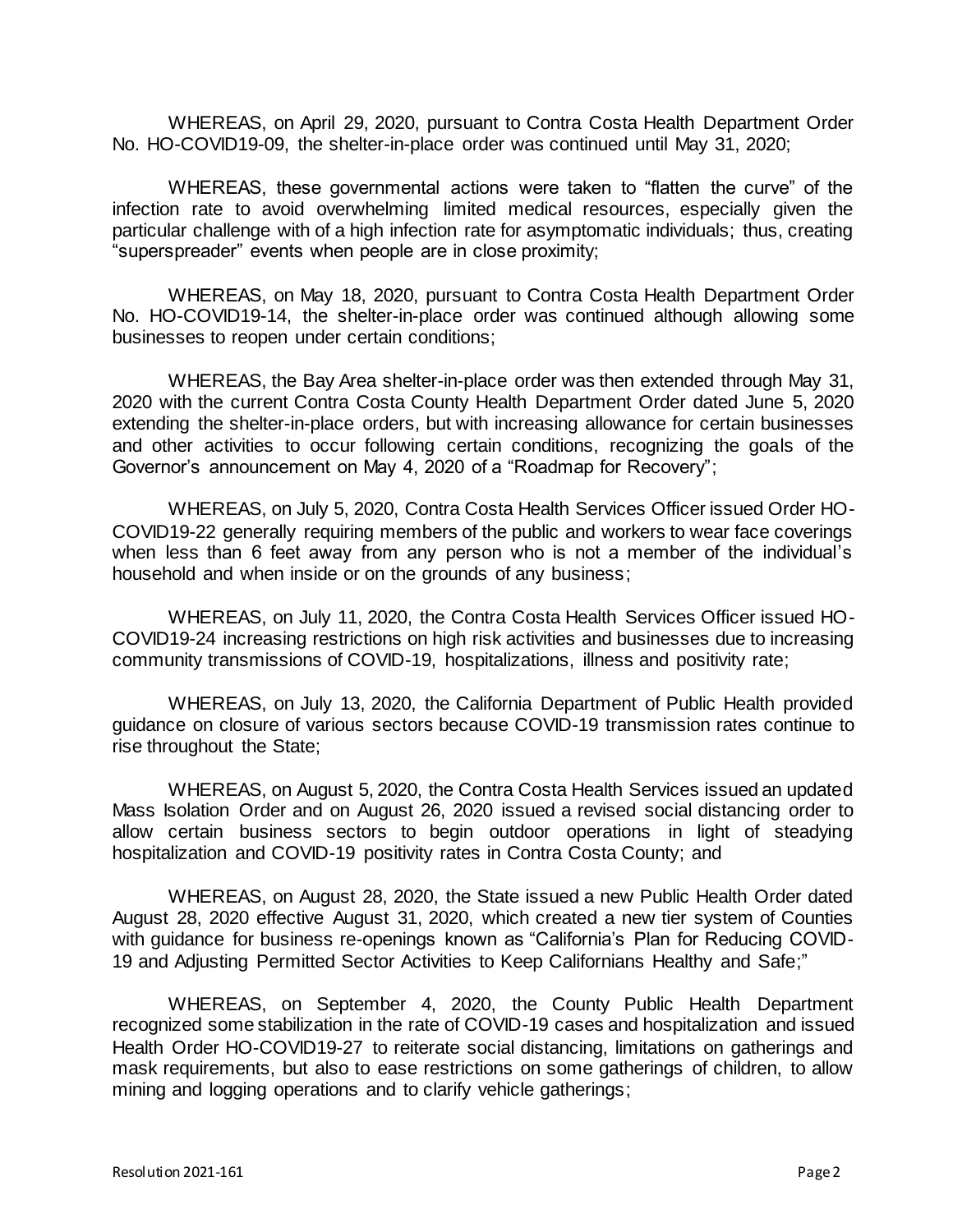WHEREAS, on September 14, 2020, the County Public Health Department issued Health Order HO-COVID19-28 to align with state guidelines for personal care services, cardrooms, racetracks and professional sports without live audiences;

WHEREAS, on September 16, 2020, the County Public Health Department issued Health Order HO-COVID19-29 to align with CDC guidelines on quarantining if exposed to someone with COVID-19, including exceptions for health care workers, first responders, and critical infrastructure workers to continue working if certain conditions are met, with such guidance superseded on October 8, 2020, when the County Public Health Department issued Health Order HO-COVID19-32 to update its Mass Quarantine Order to comply with the State of California Public Health Officer's guidance on who is considered a close contact or not;

WHEREAS, on September 29, 2020, the Contra Costa Health Department announced that Contra Costa County had moved into the less restrictive red tier ("substantial" spread of COVID-19) of the State's [four-tiered, color-coded reopening](https://covid19.ca.gov/safer-economy/)  [system;](https://covid19.ca.gov/safer-economy/)

WHEREAS, on October 6, 2020, the State's [Blueprint for a Safer Economy](https://www.cdph.ca.gov/Programs/CID/DCDC/Pages/COVID-19/COVID19CountyMonitoringOverview.aspx) included a "health equity metric" that will also be used to determine a county's tier to ensure California reopens its economy safely by reducing disease transmission in all communities, particularly given higher COVID rates among communities of color;

WHEREAS, as of October 27, 2020, Contra Costa County moved into the orange tier with moderate infections at 4.1 cases per day per 100,000 and 1.9% positive tests; however, the positivity rate in those in the lowest health equity quartile is 3.9%;

WHEREAS, on November 16, 2020, in light of increasing COVID infection and hospitalization rates throughout the United States, including California, twenty-eight counties were moved back into the purple/widespread infection tier 1, including Contra Costa County;

WHEREAS, on December 3, 2020, the California Department of Public Health issued a Regional Stay at Home Order based on the increasing rate of COVID-19 cases, hospitalizations and positivity rates across California;

WHEREAS, the Bay Area Region, including Contra Costa County, implemented the State's Stay at Home Order from December 6, 2020 until January 25, 2021, with the County reverting to the purple-tier of widespread infection;

WHEREAS, on March 15, 2020, the County moved into the red-tier allowing more openings of businesses and schools;

WHEREAS, on April 7, 2021, the County moved into the orange tier (moderate risk of infection) given decreasing cases and hospitalizations and increasing vaccination rates,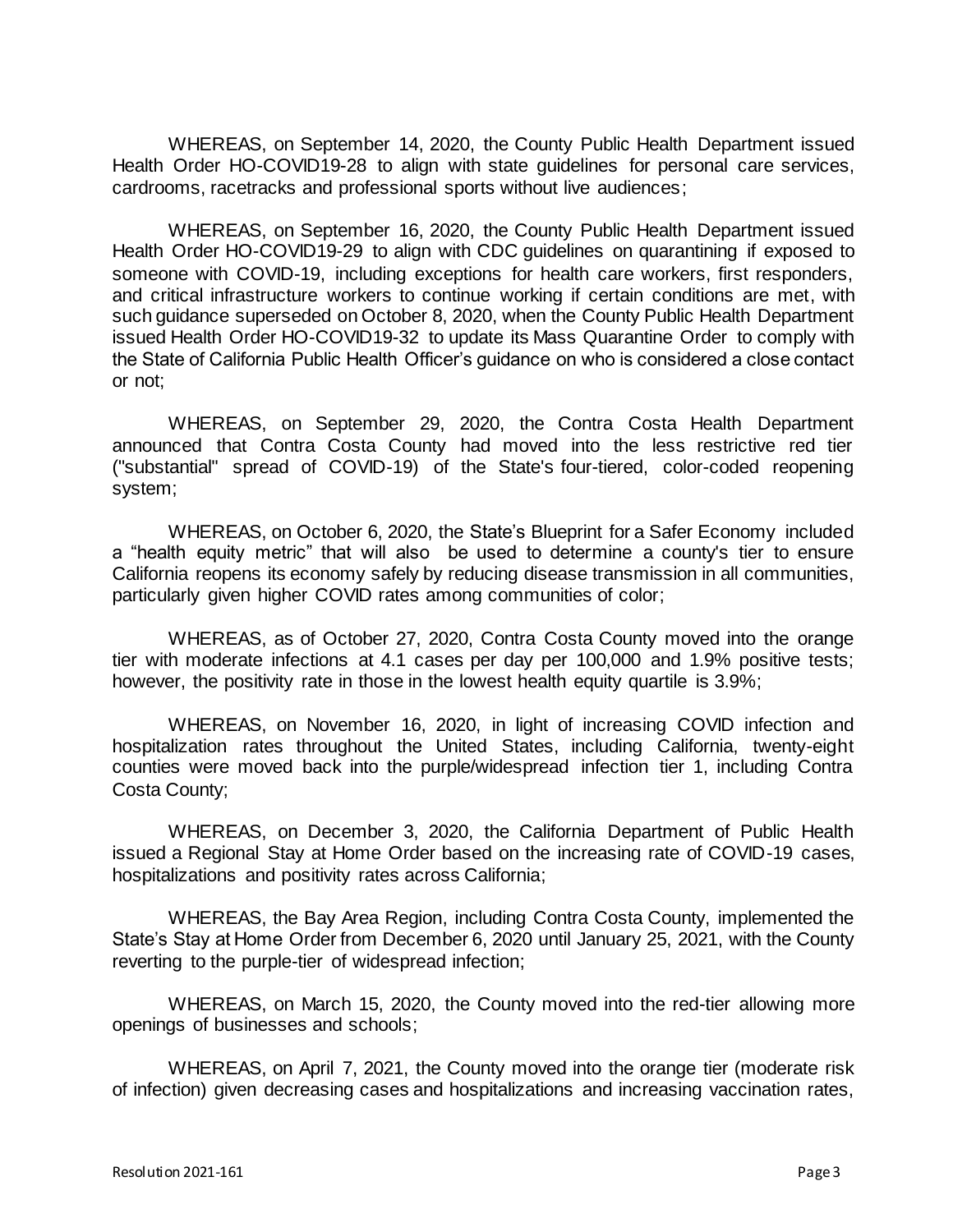allowing additional business and community sectors to open and subsequently aligned with the State's guidelines on the wearing of masks;

WHEREAS, Contra Costa County notified the City on May 5, 2021 that the testing facility at Davis Park would now be run by a State contractor, Logistics Health Incorporated/Optum, and that the County would cover Logistics Health under its insurance and the parties extended the MOU for this use to September 30, 2021 pursuant to a Second Amendment to the Agreement with the County;

WHEREAS, on May 5, 2021, Contra Costa County aligned with the State on relaxing mask requirements, but continued to support some masking requirements through June 15, 2021;

WHEREAS, on June 11, 2021, the State Public Health Officer issued a new Order indicating that on June 15, 2021, the State will move "Beyond the Blueprint for a Safer Economy" and eliminate the color-coded tier system for counties, along with further mask guidance with CalOSHA developing new workplace COVID-19 regulations;

WHEREAS, on July 16, 2021, due to increasing case and hospitalization rates, the Contra Costa Health Officer along with other Bay Area Health Officers recommends that everyone consider wearing face coverings whenever they enter indoor public spaces, regardless of their vaccination status;

WHEREAS, on September 9, 2021, the federal government announced that all employers with more than 100 employees would be required to ensure that their workplace is fully vaccinated or that unvaccinated employees provide proof of a negative test weekly;

WHEREAS, Assembly Bill 361 was passed to allow teleconferencing during a proclaimed state of emergency in certain circumstances, including if State or local officials have imposed or recommended measures to promote social distancing (e.g. during a pandemic);

WHEREAS, on September 20, 2021, Contra Costa Heath Services Department provided recommendations for safely holding public meetings given the COVID-19 pandemic signed by Health Officer Chris Farnitano, MD with the Department's primary recommendation is: "On-line meetings (teleconferenced meetings) are strongly recommended as those meetings present the lowest risk of transmission of SARS-CoV-2, the virus that causes COVID-19";

WHEREAS turning to City actions, on April 6, 2020, pursuant to Resolution 2020- 042, the City Council extended the declaration of a local emergency and confirmed the actions taken by the Director of Emergency Services including but not limited to:

1. Emergency Services Order No. 1 issued March 23, 2020, which addressed operational issues during the emergency including a Modified City Operations Plan dated March 19, 2020; and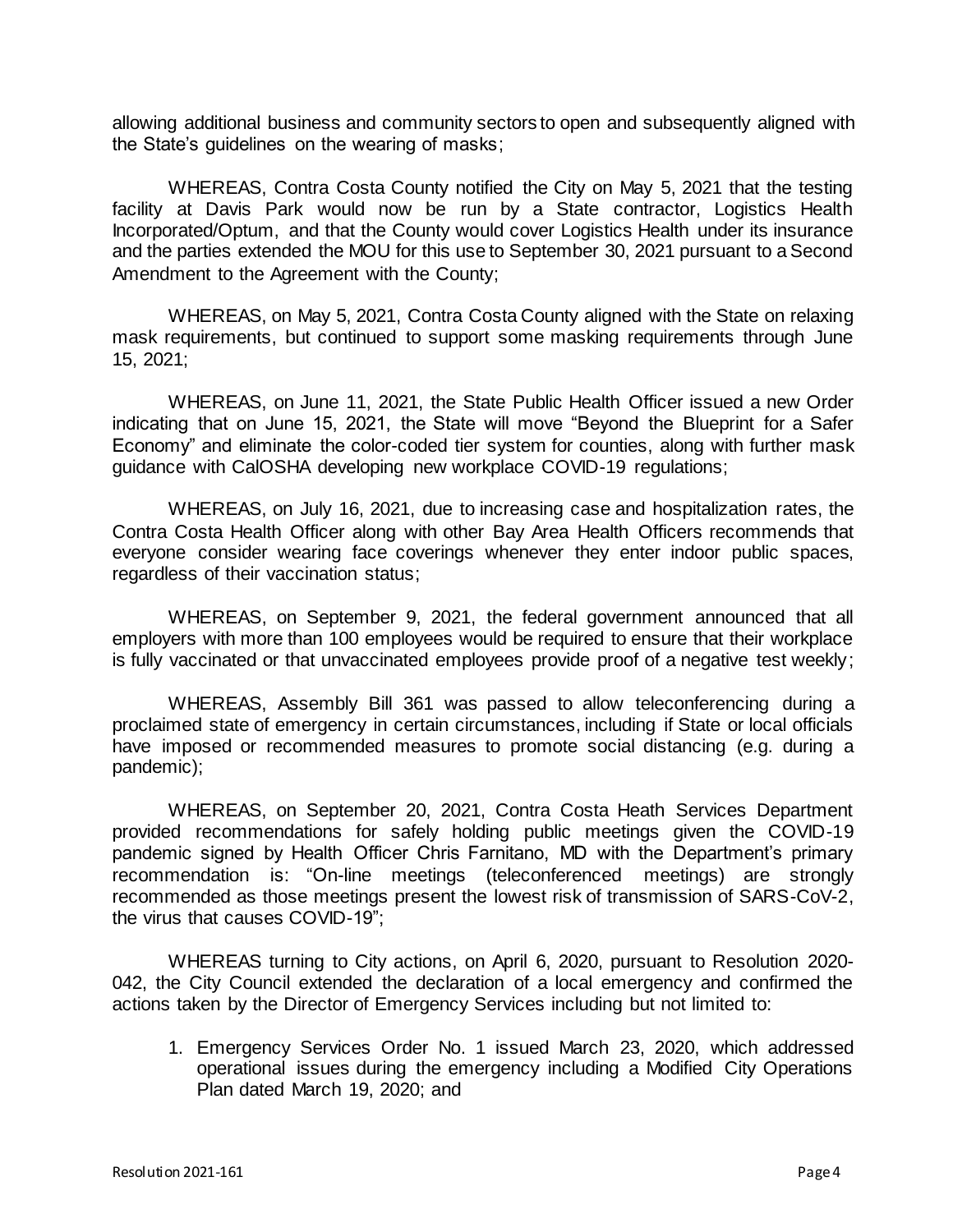2. Revised Modified City Operations Plan dated April 1, 2020, declaring certain City projects as "Essential Governmental Functions/Public Works Projects" and further limiting activities;

WHEREAS, on April 20, 2020, pursuant to Resolution 2020-051, the City Council extended the declaration of a local emergency and confirmed the actions taken by the Director of Emergency Services including but not limited to:

- 1. Revised Modified City Operations Plan dated April 8, 2020 further limiting access to City Administrative Offices and essential services occurring at City facilities; and continuing to cancel all City-sponsored community events and gatherings per the Governor's State-wide Executive Orders No. N-25-20 (03/12/20) and No. N-33-20 (03/19/20) and Contra Costa County Health Department Order No. #HO-COVID-19-03 (03/31/2020);
- 2. City of San Pablo Administrative Policy Coronavirus (COVID-19): Families First Coronavirus Response Act (FFCRA) and Emergency Family and Medical Leave Expansion Act (EFMLE) dated April 1, 2020;
- 3. City of San Pablo Administrative Policy Limited Duration Telework Policy dated April 1, 2020;

WHEREAS, on May 4, 2020, pursuant to Resolution 2020-055, the City Council extended the declaration of a local emergency and confirmed the actions taken by the Director of Emergency Services including but not limited to:

- 1. Revised Modified City Operations Plan dated April 20, 2020 regarding face coverings in response to Contra Costa County Health Department Order No. #HO-COVID-19-08 (04/17/2020);
- 2. Revised Modified City Operations Plan dated April 30, 2020 in response to Contra Costa County Health Department Order No. #HO-COVID-19-09 (04/29/2020) extending the shelter-in-place order to May 31, 2020 but allowing some businesses and activities to resume; and
- 3. City Essential Business/Project Updates dated May 4, 2020;

WHEREAS, on May 18, 2020, pursuant to Resolution 2020-060, the City Council extended the declaration of a local emergency and confirmed the actions taken by the Director of Emergency Services including but not limited to:

1. Memorandum dated May 7, 2020 to implement COVID-19 Informational Hotline for San Pablo residents;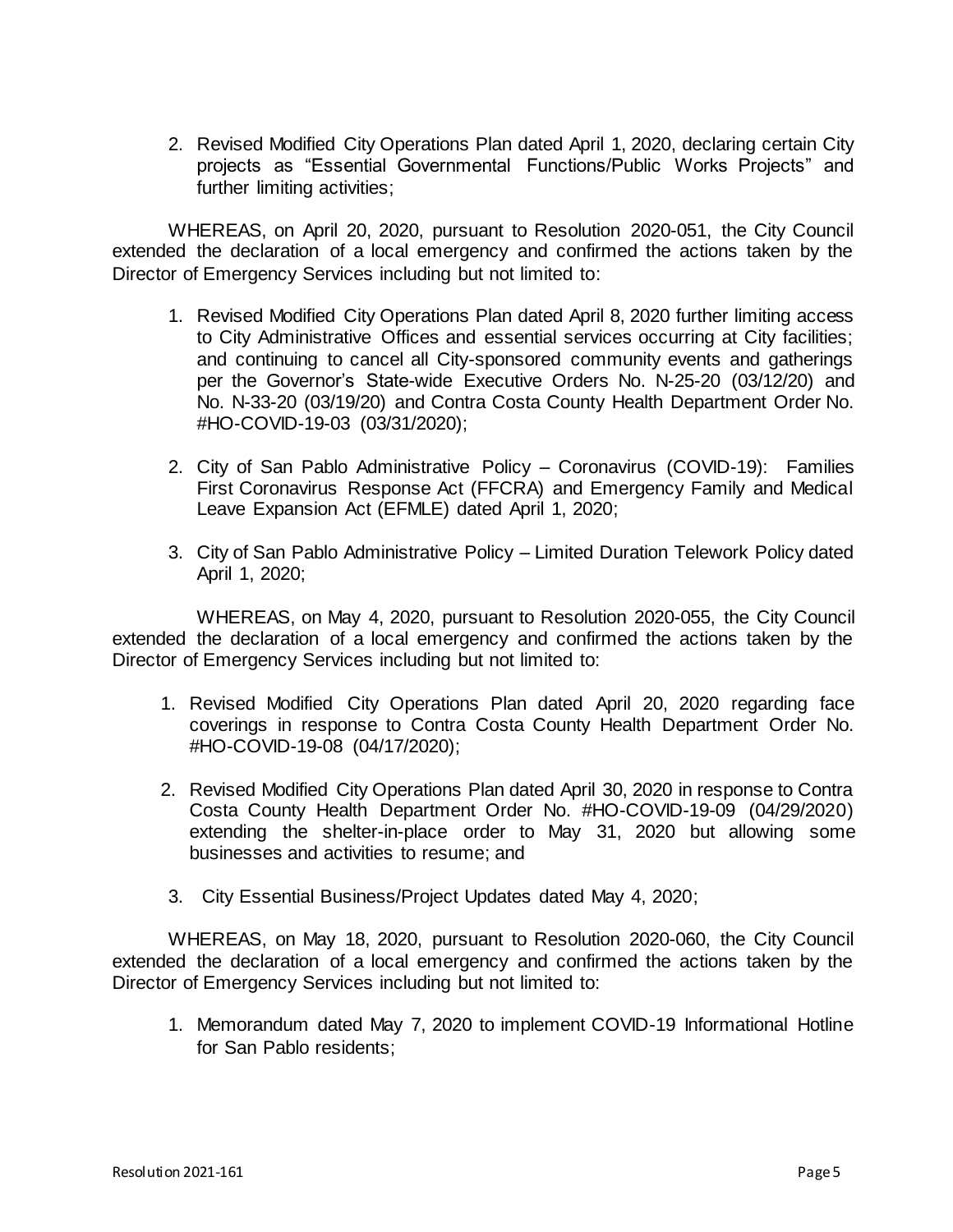WHEREAS, on June 1, 2020, pursuant to Resolution 2020-068, the City Council extended the declaration of a local emergency and confirmed the actions taken by the Director of Emergency Services including but not limited to:

1. Letter dated May 22, 2020 to the Contra Costa County Health Services Department re: Casino San Pablo Notification to Re-Open and discussion with Contra Costa County Health Officials;

WHEREAS, on June 15, 2020, pursuant to Resolution 2020-077, the City Council extended the declaration of a local emergency and confirmed the actions taken by the Director of Emergency Services including but not limited to:

- 1. Memos from the City Manager and Assistant City Manager: "Expectations of Employees Returning to Work" dated June 3, 2020; "Protocols for Social Distancing -- COVID-19 Response Plan" dated June 3, 2020; "COVID-19 Health Screenings" dated June 3, 2020; and
- 2. Revised Modified City Operations Plan dated June 4, 2020

WHEREAS, on July 6, 2020, pursuant to Resolution 2020-086, the City Council extended the declaration of a local emergency and confirmed the actions taken by the Director of Emergency Services; and

WHEREAS, on July 20, 2020, pursuant to Resolution 2020-094, the City Council extended the declaration of a local emergency and confirmed the actions taken by the Director of Emergency Services including but not limited to:

1. COVID-19 Health Screening and Protocols for candidates and those involved with ballot measures who need to come to City Hall.

WHEREAS, the City has also established a City hotline for assistance with COVID-19 resources and questions; and

WHEREAS, on August 3, 2020, pursuant to Resolution 2020-105, the City Council extended the declaration of a local emergency and confirmed the actions taken by the Director of Emergency Services including but not limited to:

1. City Council Meeting Protocols at City Hall during COVID-19 Emergency;

WHEREAS, On September 8, 2020, pursuant to Resolution 2020-115, the City Council extended the declaration of a local emergency and confirmed the actions taken by the Director of Emergency Services including but not limited to:

1. "COVID-19 Hot Zone and Employee Reporting in the Workplace" dated August 6, 2020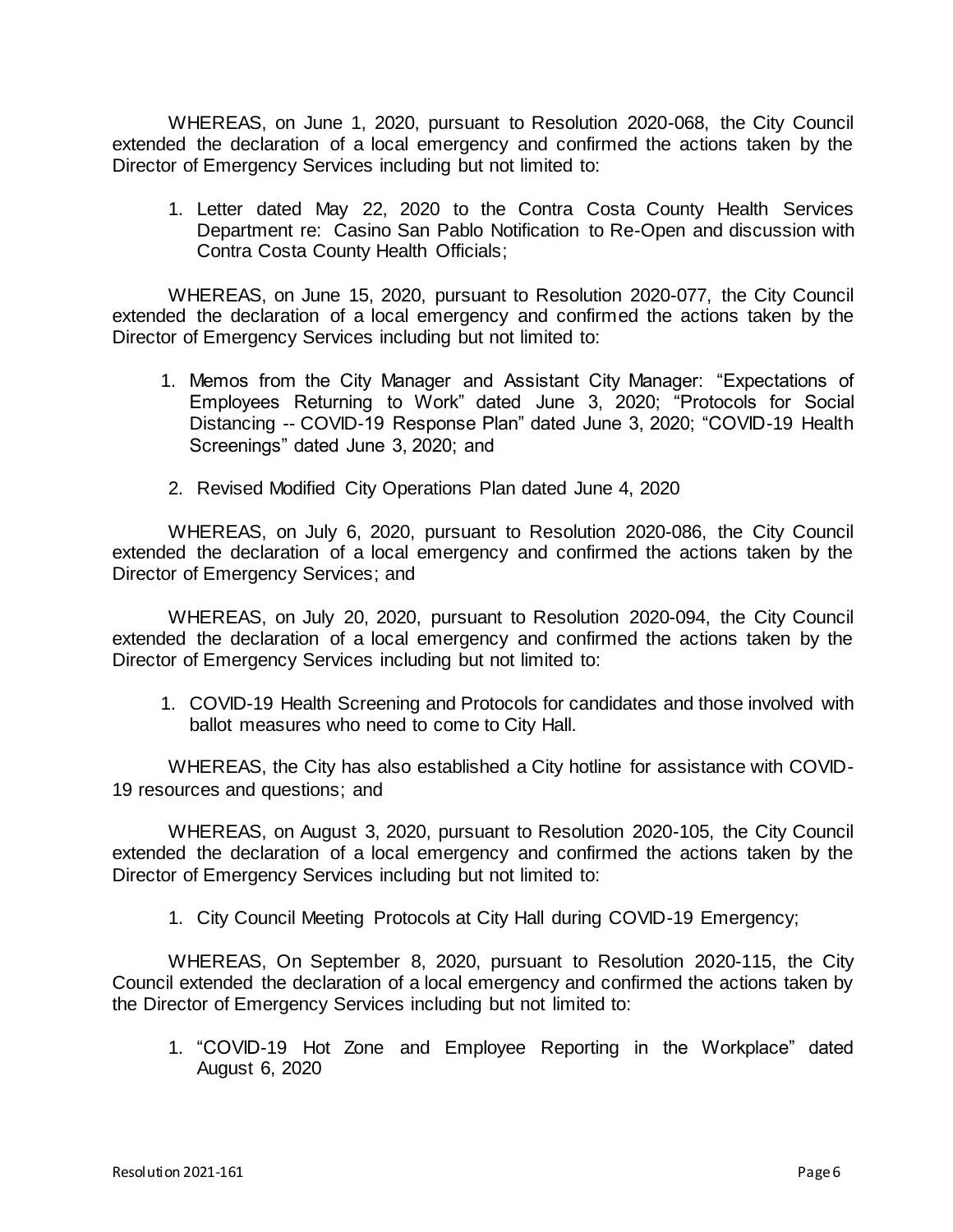WHEREAS, on September 8, 2020 per Resolution 2020-112, the City Council confirmed an agreement with Contra Costa County to provide financial support for the COVID-19 Youth/Young Adult Ambassadors to be trained about COVID-19 and then to prepare and post messages about COVID-19 on social media;

WHEREAS, on September 8, 2020 per Resolution 2020-116, the City Council amended the City Council Priority Workplan to explore the feasibility of a financial assistance grant or loan program for local San Pablo businesses affected by the COVID-19 pandemic in collaboration with the San Pablo EDC (San Pablo Economic Development Corporation);

WHEREAS, on September 21 2020, pursuant to Resolution 2020-123, the City Council extended the declaration of a local emergency and confirmed the actions taken by the Director of Emergency Services; and

WHEREAS, on September 21, 2020, the City Council also adopted Ordinance 2020- 010 repealing Ordinance 2020-006, which suspended automatic approval deadlines during the COVID-19 emergency. The City Council also approved Resolution 2020-124 extending the Housing Assistance Grant Program and Resolution 2020-125 creating an Ad Hoc City Council Committee to address COVID-19 issues;

WHEREAS, on October 5, 2020, pursuant to Resolution 2020-127, the City Council extended the declaration of a local emergency and confirmed the actions taken by the Director of Emergency Services; and

WHEREAS, on October 21, 2020, pursuant to Resolution 2020-131, the City Council extended the declaration of a local emergency and confirmed the actions taken by the Director of Emergency Services; and

WHEREAS, on November 2, 2020, pursuant to Resolution 2020-136, the City Council extended the declaration of a local emergency and confirmed the actions taken by the Director of Emergency Service since the last meeting, including but not limited to:

1. Coronavirus COVID-19 Update and Revised City Modified Operations Plan (Version #9 dated October 28, 2020)

WHEREAS, on November 2, 2020, pursuant to Resolution 2020-135, the City Council also authorized a one-time event sponsorship of \$3,000 for the Free COVID-19 Testing Event available to the public scheduled for Saturday, November 7, 2020; and

WHEREAS, on November 16, 2020, pursuant to Resolution 2020-139, the City Council extended the declaration of a local emergency and confirmed the actions taken by the Director of Emergency Service since the last meeting; and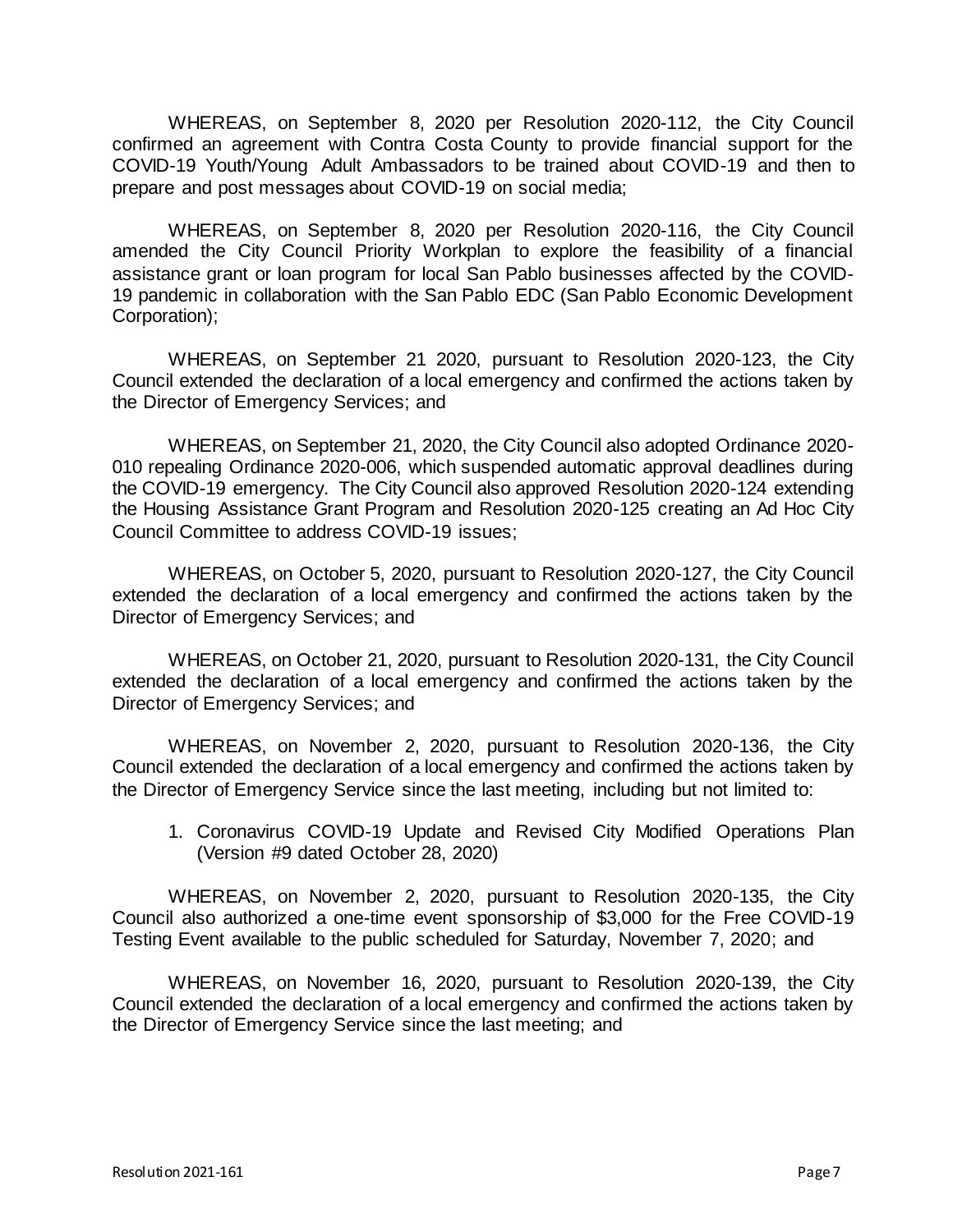WHEREAS, on November 16, 2020, pursuant to Resolution 2020-143, the City Council also approved a memorandum of agreement with Contra Costa Health Services to create of COVID-19 testing site at the Davis Park Multi-purpose room; and

WHEREAS, on December 7, 2020, pursuant to Resolution 2020-154, the City Council extended the declaration of a local emergency and confirmed the actions taken by the Director of Emergency Services since the last meeting; and

WHEREAS, on December 21, 2020, pursuant to Resolution 2020-159, the City Council extended the declaration of a local emergency and confirmed the actions taken by the Director of Emergency Services since the last meeting; and

WHEREAS, on January 19, 2021, pursuant to Resolution 2021-02, the City Council extended the declaration of a local emergency and confirmed the actions taken by the Director of Emergency Services since the last meeting;

WHEREAS, on February 2, 2021, pursuant to Resolution 2021-10, the City Council extended the declaration of a local emergency and confirmed the actions taken by the Director of Emergency Services since the last meeting;

WHEREAS, on February 16, 2021, pursuant to Resolution 2021-14, the City Council extended the declaration of a local emergency and confirmed the actions taken by the Director of Emergency Services since the last meeting including but not limited to:

1. City's Revised Modified Operations Plan dated February 4, 2021 to implement stricter mask wearing requirement at City facilities;

WHEREAS, on March 1, 2021, pursuant to Resolution 2021-19, the City Council extended the declaration of a local emergency and confirmed the actions taken by the Director of Emergency Services since the last meeting;

WHEREAS, on March 1, 2021, pursuant to Resolution 2021-20, the City Council also authorized a letter agreement with Contra Costa County to continue providing financial support of up to \$4,200 for San Pablo youths to continue participating in the COVID-19 Youth and Young Adult Ambassadors program;

WHEREAS, on March 15, 2021, pursuant to Resolution 2021-024, the City Council extended the declaration of a local emergency and confirmed the actions taken by the Director of Emergency Services since the last meeting, including but not limited to including but not limited to the promulgation of the Temporary Administrative Policy regarding COVID-19 Families First Coronavirus Response Act (FFCRA) – Temporary City Extended Leave;

WHEREAS, on March 15, 2021, pursuant to Resolution 2021-028, the City Council decided to cancel certain City-sponsored large-scale events for calendar year 2021 due to the COVID-19 pandemic;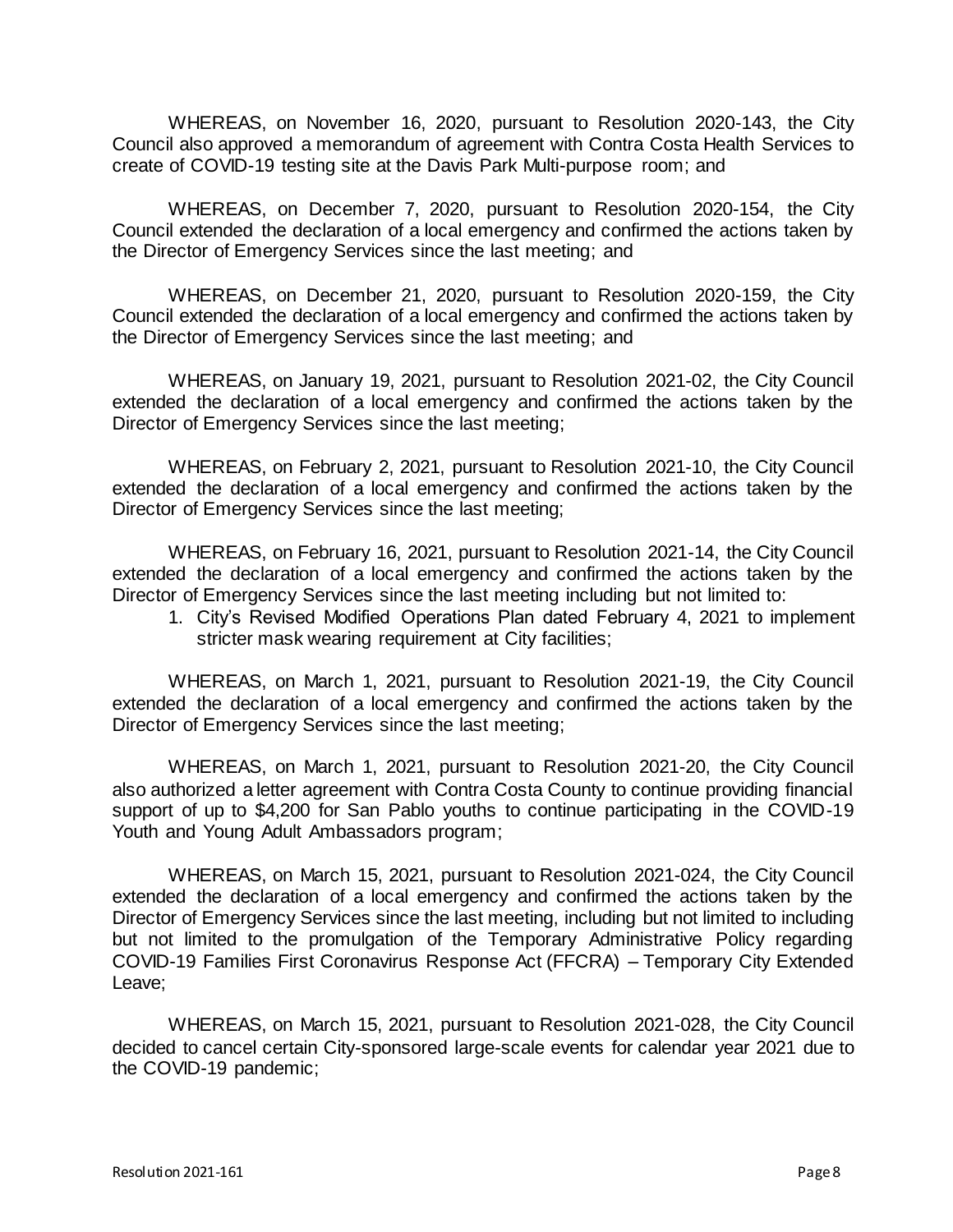WHEREAS, on April 5, 2021, pursuant to Resolution 2021-033, the City Council extended the declaration of a local emergency and confirmed the actions taken by the Director of Emergency Services since the last meeting;

WHEREAS, on April 5, 2021, pursuant to Resolution 2021-038, the City Council entered into an amended Memorandum of Agreement with the County to provide a framework for the County Public Health Department and City Manager to mutually agree to the use of additional City facilities for COVID-19 testing or vaccination sites;

WHEREAS, on April 5, 2021, pursuant to Resolution 2021-033, the City Council extended the declaration of a local emergency and confirmed the actions taken by the Director of Emergency Services since the last meeting;

WHEREAS, on April 19, 2021, pursuant to Resolution 2021-047, the City Council extended the declaration of a local emergency and confirmed the actions taken by the Director of Emergency Services since the last meeting;

WHEREAS, on May 3, 2021, pursuant to Resolution 2021-053, the City Council extended the declaration of a local emergency and confirmed the actions taken by the Director of Emergency Services since the last meeting;

WHEREAS on May 17, 2021, pursuant to Resolution 2021-057, the City Council extended the declaration of a local emergency and confirmed the actions taken by the Director of Emergency Services since the last meeting including but not limited to:

- 1. the COVID-19 Prevention Program required by CalOSHA; and
- 2. Logistic Health Incorporated as agent of the County running the Davis Park COVID-19 testing facility;

WHEREAS, on June 7, 2021, pursuant to Resolution 2021-066, the City Council extended the declaration of a local emergency and confirmed the actions taken by the Director of Emergency Services since the last meeting including but not limited to:

- 1. City Proposed Re-Opening Plan for Local Government Services v.11 issued May 13, 2021 by the City Manager/Director of Emergency Services; and
- 2. Revised COVID-19 Supplemental Sick Leave Policy dated May 17, 2021 as authorized by the federal American Rescue Plan Act and the State Senate Bill 95; and

WHEREAS, on June 21, 2021, pursuant to Resolution 2021-075, the City Council extended the declaration of a local emergency and confirmed the actions taken by the Director of Emergency Services since the last meeting;

WHEREAS, on July 6, 2021, pursuant to Resolution 2021-093, the City Council approved the implementation of the "Welcome Back Reopening Plan" dated July 1, 2021, which opened City parks and fields as of July 1, 2021 and amended the Preliminary Re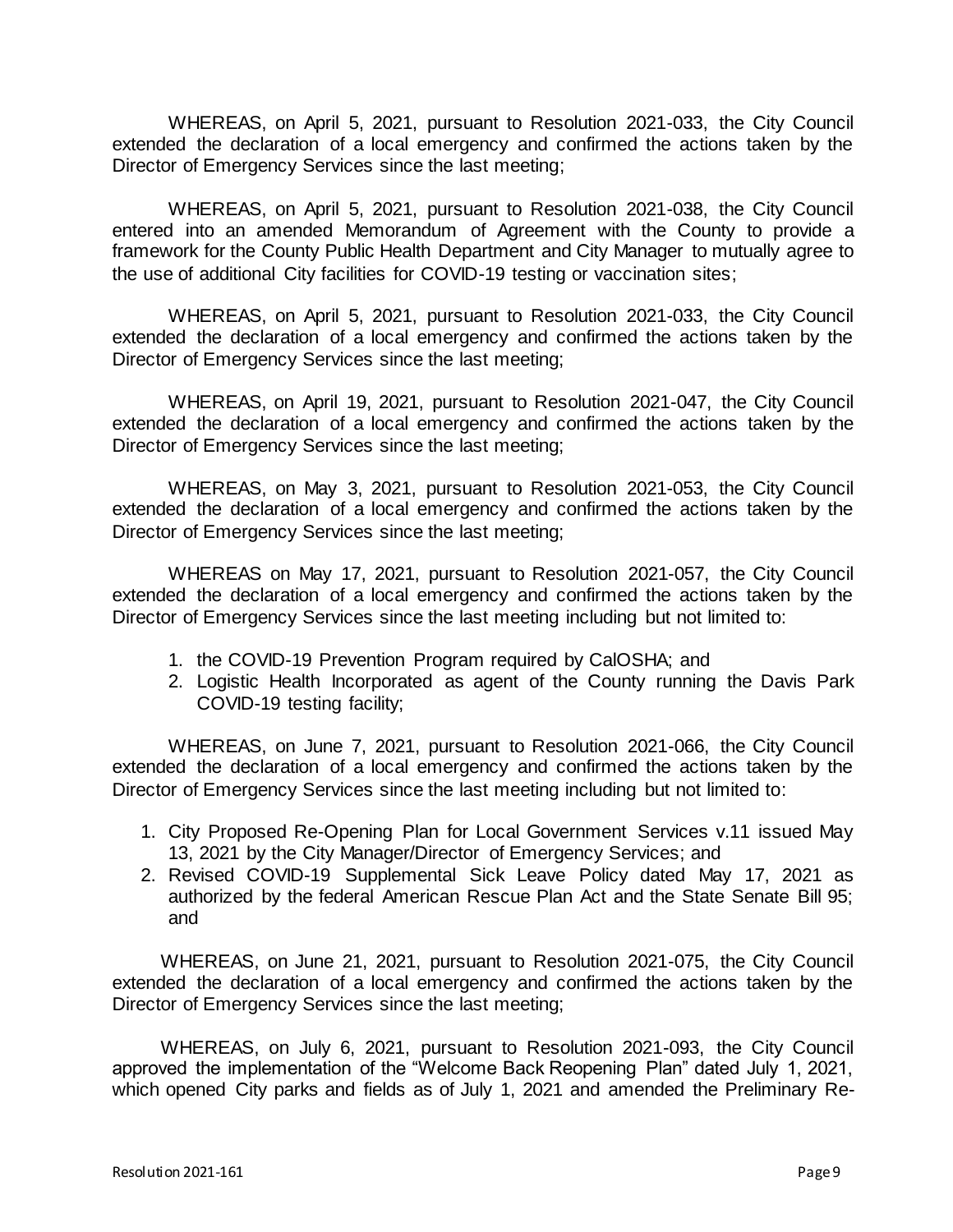opening phases to have Phase II of City employees working full-time in City facilities starting August 16, 2021;

WHEREAS, on July 19, 2021, pursuant to Resolution 2021-095, the City Council extended the declaration of a local emergency and confirmed the actions taken by the Director of Emergency Services since the last meeting including but not limited to:

- 1. Worksite-Specific COVID-19 Plan dated July 1, 2021
- 2. Second Amendment to the MOU with the County to extend COVID-19 testing at Davis Park to September 30, 2021;

WHEREAS, on August 2, 2021, pursuant to Resolution 2021-101, the City Council extended the declaration of a local emergency and confirmed the actions taken by the Director of Emergency Services since the last meeting;

WHEREAS, on September 7, 2021, pursuant to Resolution 2021-107, the City Council extended the declaration of a local emergency and confirmed the actions taken by the Director of Emergency Services since the last City Council meeting including but not limited to:

- 1. Modified City Operations Plan version 13 dated August 4, 2021 -- Due to a surge in COVID-19 infection rates in part caused by the Delta variant and stagnating vaccination rates, the City implemented a revised Modified Operations Plan that addressed:
	- a. Compliance with more stringent Cal-OSHA Emergency Temporary Standards (ETS) due to employee outbreaks of COVID-19
	- b. Mandatory submission of COVID-19 Employee Vaccination Forms
	- c. Postponement of Phase II to September 15, 2021 in City's adopted Welcome Back Re-opening Plan
- 2. Modified City Operations Plan version 14 dated August 24, 2021 that is effective September 1, 2021, City employees who are unvaccinated or refuse to provide vaccination status information will be required to be tested at least weekly. This step was taken in part due to increasing number of COVID-19 cases and exposures among City employees, which require the City to follow stricter Cal-OSAH requirements related to masking and social distancing to reduce COVID-19 exposures.
- 3. Extended the County's use of the Davis Park Community Center for testing until December 31, 2021;

WHEREAS, on September 21, 2021, pursuant to Resolution 2021-121, the City Council extended the declaration of a local emergency and confirmed the actions taken by the Director of Emergency Services since the last meeting, including but not limited to: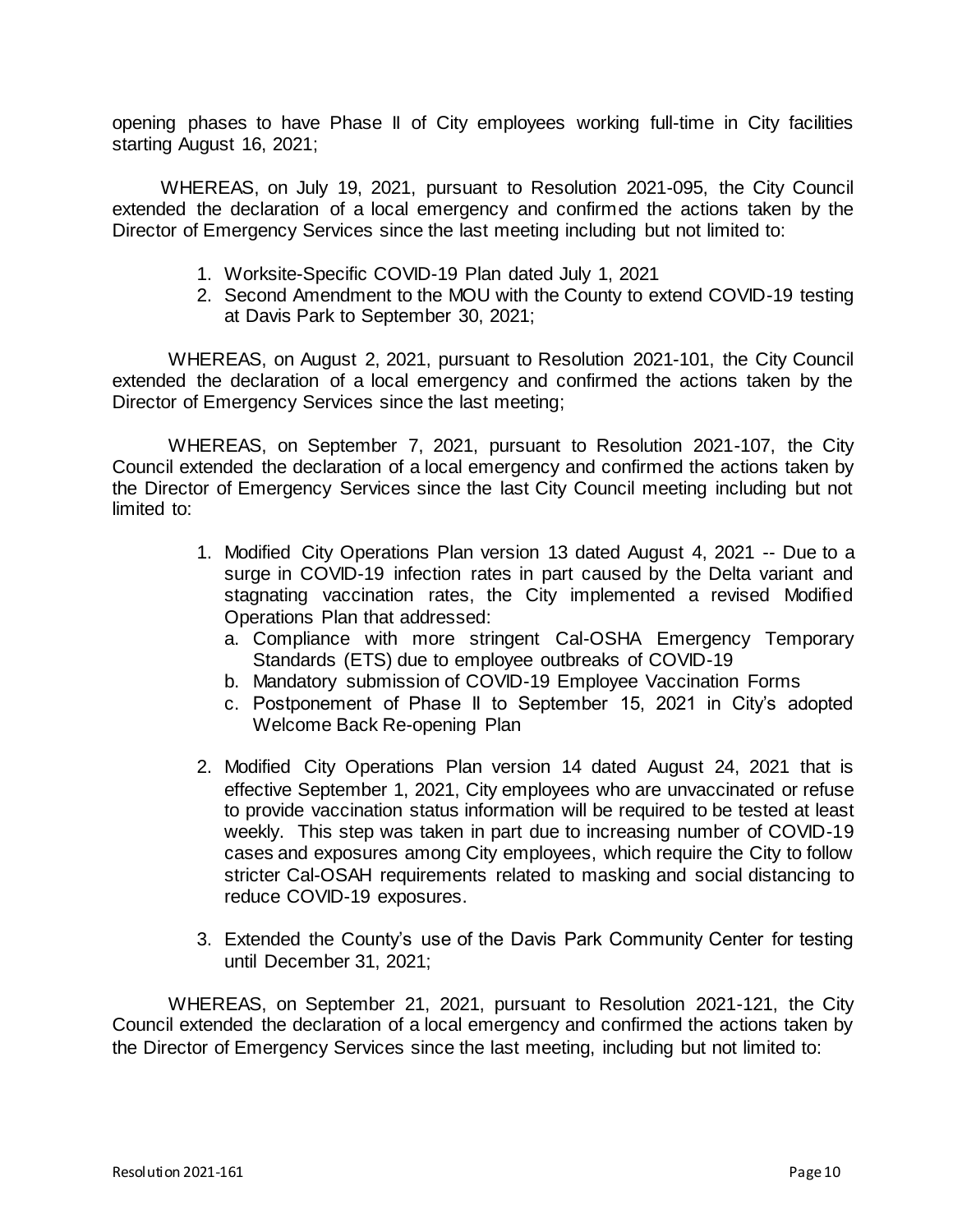1. Revised Modified City Operations Plan version 15 dated September 3, 2021 -- Due to a surge in COVID-19 infection rates in part caused by the Delta variant and stagnating vaccination rates, the City implemented a revised Modified Operations Plan that requires elected officials to provide proof of vaccination or a negative COVID-19 test within prior 72 hours of entering a City facility, worksite or event.

WHEREAS, on September 29, 2021, at a Special City Council meeting, the City Council determined that the City Council and other San Pablo Brown Act bodies would continue to meet remotely due to COVID-19 social distancing recommendations from Contra Costa Health Department;

WHEREAS, on October 4, 2021, pursuant to Resolution 2021-129, the City Council extended the declaration of a local emergency; determined that the City Council and other Brown Act bodies in the City of San Pablo continue to meet remotely due to COVID-19 social distancing recommendations from Contra Costa Health Department and for the safety of all in accordance with Assembly Bill 361's revisions to the Brown Act to address remote meetings during emergencies; and confirmed the additional actions taken by the Director of Emergency Services, including those actions taken since the last Council meeting;

WHEREAS, on October 18, 2021, pursuant to Resolution 2021-131, the City Council extended the declaration of a local emergency; determined that the City Council and other Brown Act bodies in the City of San Pablo continue to meet remotely due to COVID-19 social distancing recommendations from Contra Costa Health Department; and confirmed the additional actions taken by the Director of Emergency Services, including those actions taken since the last Council meeting including but not limited to:

1. Revised Modified City Operations Plan version 16 dated September 14, 2021 regarding rules for those entering City facilities and participating in City programs;

WHEREAS, on November 1, 2021, pursuant to Resolution 2021-141, the City Council extended the declaration of a local emergency; determined that the City Council and other Brown Act bodies in the City of San Pablo continue to meet remotely due to COVID-19 social distancing recommendations from Contra Costa Health Department; and confirmed the additional actions taken by the Director of Emergency Services, including those actions taken since the last Council meeting including but not limited to:

1. Revised Modified City Operations Plan version 17 dated October 14, 2021 regarding rules for those entering City facilities and participating in City programs;

WHEREAS, on November 15, 2021, pursuant to Resolution 2021-147, the City Council extended the declaration of a local emergency; determined that the City Council and other Brown Act bodies in the City of San Pablo continue to meet remotely due to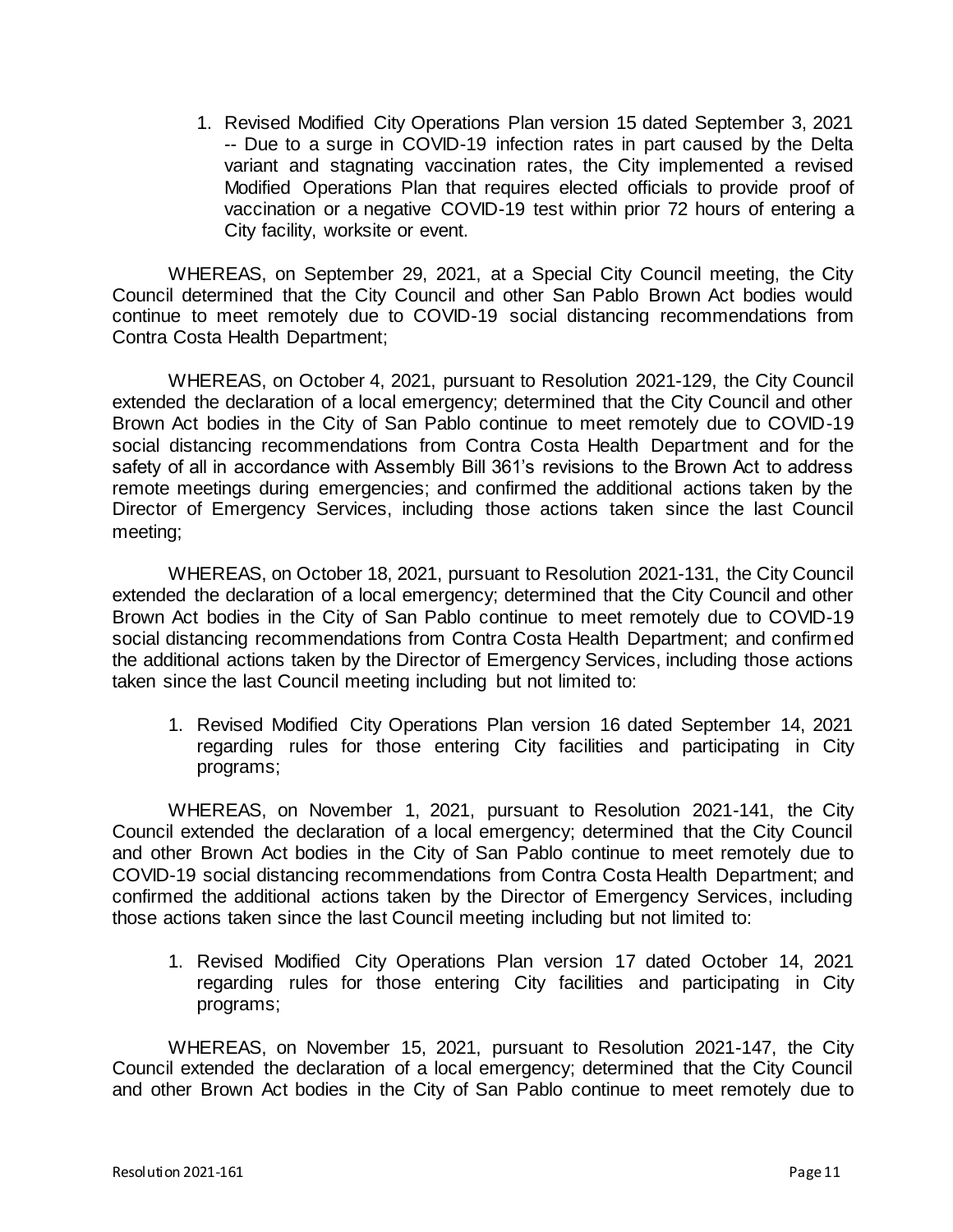COVID-19 social distancing recommendations from Contra Costa Health Department; and confirmed the additional actions taken by the Director of Emergency Services, including those actions taken since the last Council meeting;

WHEREAS, on December 6, 2021, pursuant to Resolution 2021-152, the City Council extended the declaration of a local emergency; determined that the City Council and other Brown Act bodies in the City of San Pablo continue to meet remotely due to COVID-19 social distancing recommendations from Contra Costa Health Department; and confirmed the additional actions taken by the Director of Emergency Services, including those actions taken since the last Council meeting including but not limited to:

- 1. Execution of a Third Amendment to Memorandum of Agreement with the County for use of Davis Park Community Center for COVID-19 testing until December 31, 2021 which the City Council confirmed on September 7, 2021.
- 2. Authorization of a Fourth Amendment to Memorandum of Agreement with the County for use of Davis Park Community Center for COVID-19 testing under March 31, 2022;

WHEREAS, as set forth in the staff reports and presentations accompanying each Resolution extending the declaration of a local emergency and as reported in federal, state and county public health websites, the COVID-19 cases and deaths continue to rise with San Pablo continuing to be identified as a "hot spot" with a high per capita rate of confirmed COVID-19 cases in Contra Costa County; although, the vaccination rate is increasing; and

WHEREAS, according to the East Bay Economic Development Alliance's (East Bay EDA) Business Recovery Survey Results published on May 19, 2020, 80% of East Bay businesses are "microbusinesses" employing fewer than 10 employees, which often have limited cash reserves and are not positioned to take on more debt to survive COVID19 and shelter-in-place orders; microbusinesses are more likely to be minority- or women-owned compared to larger businesses; nearly 40% of the survey respondents were temporarily closed because they were not considered "essential" and 42.3% of West Contra Costa County businesses temporarily closed;

WHEREAS, eleven out of fifteen surveyed West Contra Costa County businesses indicated staff reductions in the 75-100% range, with layoffs and revenue losses hitting lowwage workers the hardest with impacts in the following industries: food and beverage; retail and personal services; hospitality/leisure/entertainment;

WHEREAS, many San Pablo residents have experienced job loss or reduced hours due to COVID-19 and shelter-in-place orders;

WHEREAS, Contra Costa County overall saw an increase in unemployment from a March unemployment rate of 4.1 percent to an April unemployment rate of 14.5 percent, with nearly 3.7 million Californians filing for unemployment during the first six weeks of COVID-19 pandemic and the nation seeing the highest level of unemployment in 70 years;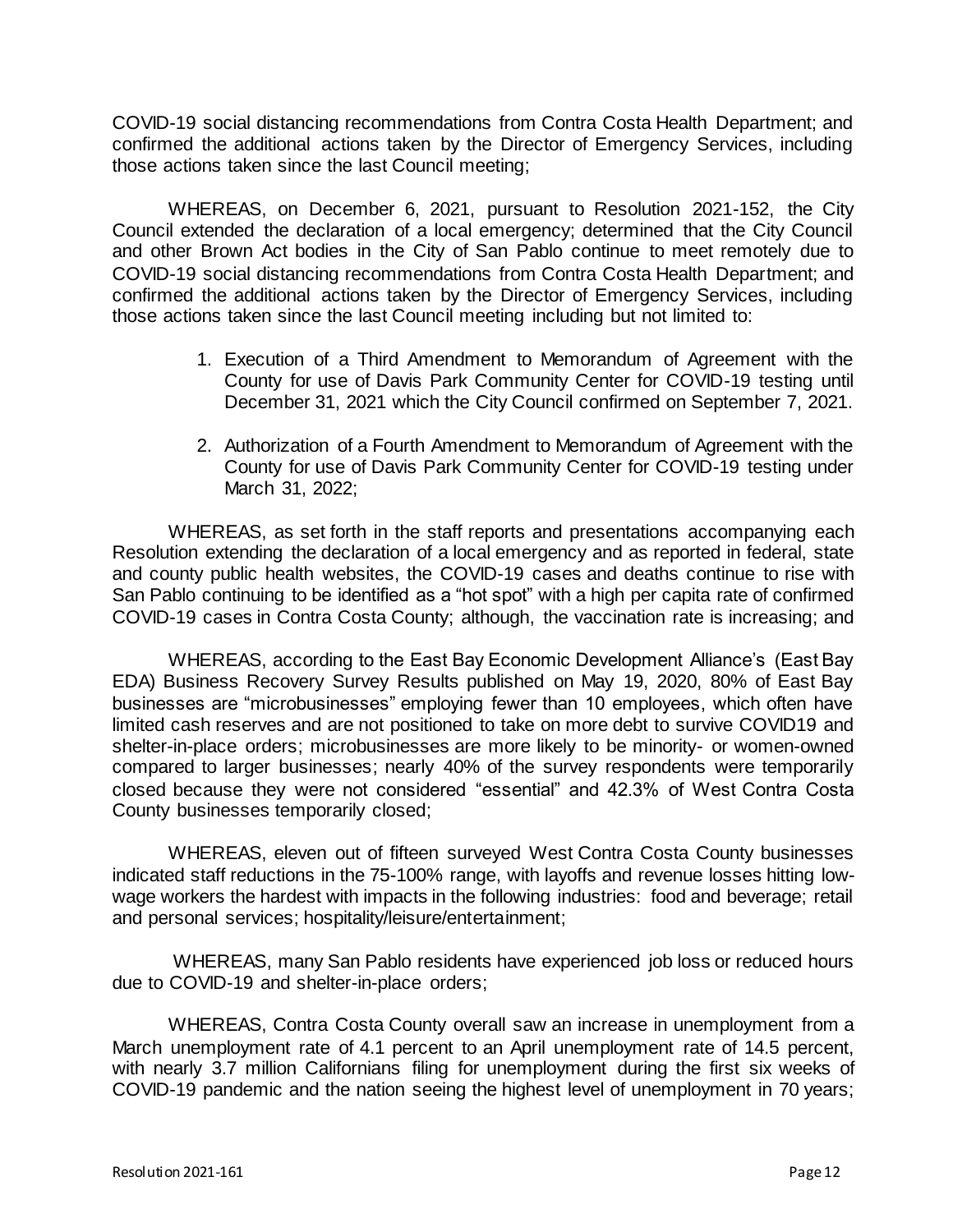WHEREAS, according to the East Bay EDA, there were 25,560 jobs lost in the East Bay during March and April, representing nearly 30% of job cuts in the nine-county Bay Area. However, the Urban Institute estimated 45,666 low-income jobs (annual earnings below \$40,000) lost just in Contra Costa County through May 8, 2020;

WHEREAS, it was reported in the LA Times on August 21, 2020 that California's unemployment rate is at 13.3% with 3 million on unemployment and 202,136 new claims in the week prior to the article. Contra Costa County's rate is 14.5% with 77,600 unemployed individuals;

WHEREAS, on December 14, 2020, the website for the State's Employment Development Department (EDD) showed that California's unemployment rate in September 2020 was 11.0% with 2,058,800 unemployed individuals, but that data was from September 12 before the current shut down. In February 2021, the unemployment rate in California was 8.5%;

WHEREAS, California's July 2021 unemployment rate of 7.6% was 5.6 percentage points lower than it was in July 2020; although, new unemployment claims continue

WHEREAS, to address these economic impacts and the critical need that residents remain sheltered during the pandemic to decrease the transmission of COVID-19, on April 27, 2020, the City Council adopted Urgency Ordinance 2020-008 temporarily prohibiting evictions of residential and commercial real property tenants impacted by the COVID-19 pandemic and establishing a moratorium on rent increases. In addition, on May 4, 2020, pursuant to Resolution 2020-054, the City Council approved the guidelines for a grant program for residents financially impacted by COVID-19;

WHEREAS, on June 29, 2020, the City Council increased the grant for COVID Housing Assistance Program for FY 2019/20 (Resolution 2020-081) and established a COVID Housing Assistance Program for FY 2020/21 (Resolution 2020-082), which was extended on January 19, 2021, pursuant to Resolution 2021-006 and further extended to June 30, 2021 pursuant to Resolution 2021-031;

WHEREAS, on June 7, 2021, pursuant to Resolution 2021-082, the City Council increased the grant amounts for 2020/21 to \$2,000 per eligible household. In addition, the City Council, pursuant to Resolution 2021-083, extended the Housing Assistance grant program at \$2,000 per eligible household to September 30, 2021 or until grant funds run out, whichever is sooner;

WHEREAS, on October 21, 2020, pursuant to Resolution 2020-133, the City Council established and approved program guidelines for the San Pablo "Back to Business" COVID-19 Relief Fund to offer forgivable loans to small businesses with the San Pablo Economic Development Corporation administering the program with funds that were reallocated from the City's Community Grant Foundation program;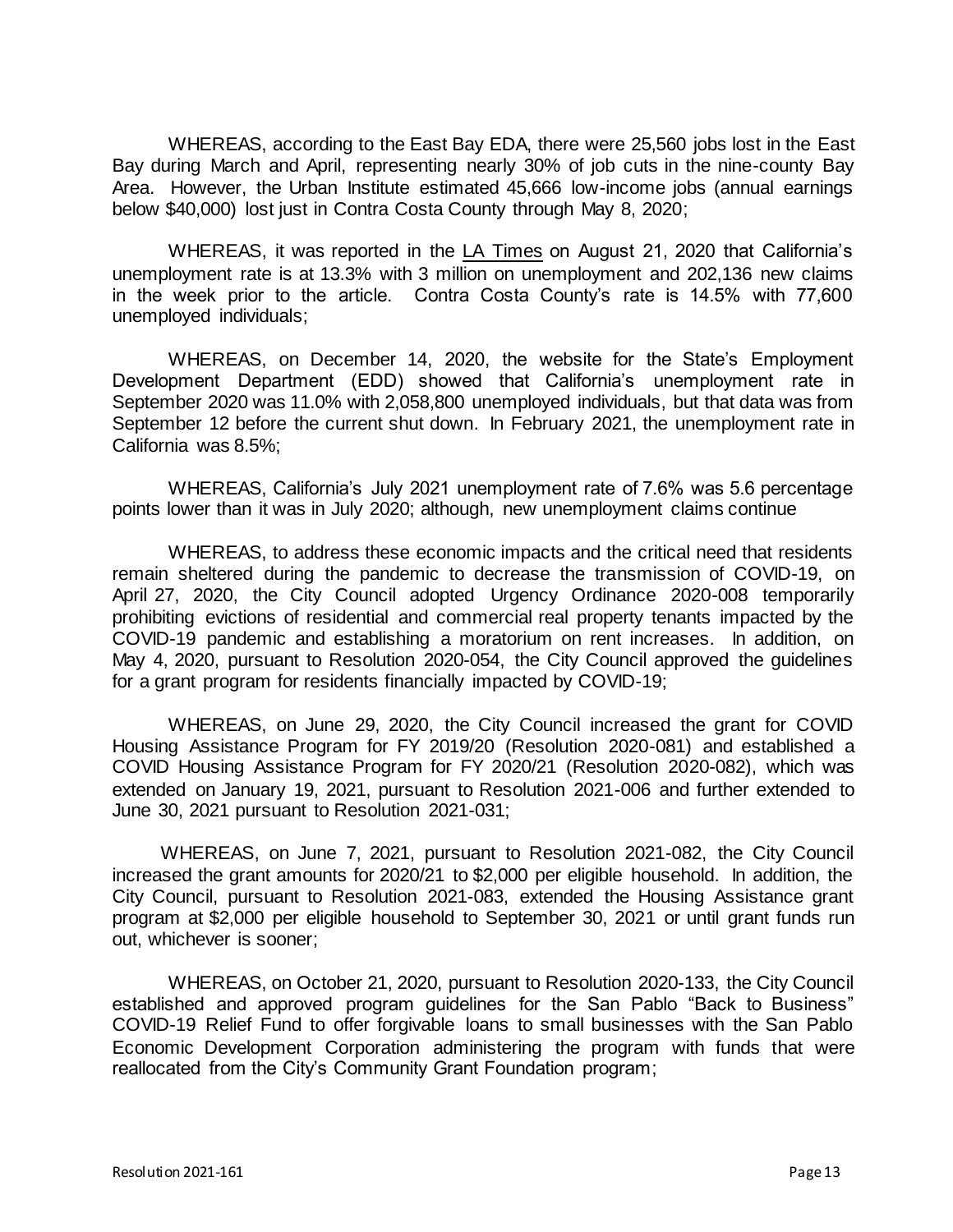WHEREAS, the City of San Pablo lost \$2.34 million in revenue for each month that Casino San Pablo was closed and continues to lose revenue with modified Casino operations due to public health restrictions, in addition to \$1.3 million every month from other City revenue sources, forcing a hiring freeze, suspension of all non-essential spending and layoff of part-time employees;

WHEREAS, the economic recovery from COVID-19 and its impacts are estimated to be in terms of years not months;

WHEREAS, the City received the 2021 payment of \$3.7 million of funding from the federal American Rescue Plan of 2021 (ARPA) in July 2021 and expects the second half in July 2022 and pursuant to Resolution No. 2021-104, the City Council directed staff to proceed with a Community Needs Assessment process to determine ARPA Funding Priorities and Allocations based on further staff analysis of ARPA eligible fund expenses;

WHEREAS, on October 4, 2021, pursuant to Resolution No. 2021-130, the City Council allocated the ARPA funds to a separate fund with \$3,706,733 earmarked for City revenue losses;

WHEREAS, in addition, during the past two years, the nation experienced civil unrest in the wake of the death of George Floyd while detained by a Minneapolis police officer on May 25, 2020, which has led to peaceful protests, but also to some rioting and looting in neighboring communities in violation of shelter-in-place and social distancing orders that could further exacerbate the spread of COVID-19 and placing additional demands on public safety resources, which are already taxed by COVID-19 issues;

WHEREAS, the City Manager/Director of Emergency Services recommends that the City Council extend the declaration of a local emergency; determine that the City Council and other Brown Act bodies in the City of San Pablo continue to meet remotely due to COVID-19 social distancing recommendations from Contra Costa Health Department; and confirm the additional actions taken by the Director of Emergency Services, including those actions taken since the last Council meeting;

WHEREAS, the City Council of the City of San Pablo hereby finds conditions of extreme peril to the health and safety of persons and property have continued within the City of San Pablo caused by COVID-19 including not only health impacts but economic impacts with many residents having jobs eliminated or hours reduced, as well as impacts to the City's own financial condition; these conditions are or are likely to be beyond the control of the services, personnel, equipment, and facilities of the City of San Pablo and require the combined forces of other political subdivisions to combat; and these conditions are of such extreme peril to warrant and necessitate the proclamation of the existence of a local emergency;

NOW, THEREFORE, BE IT RESOLVED by the City Council of the City of San Pablo that: